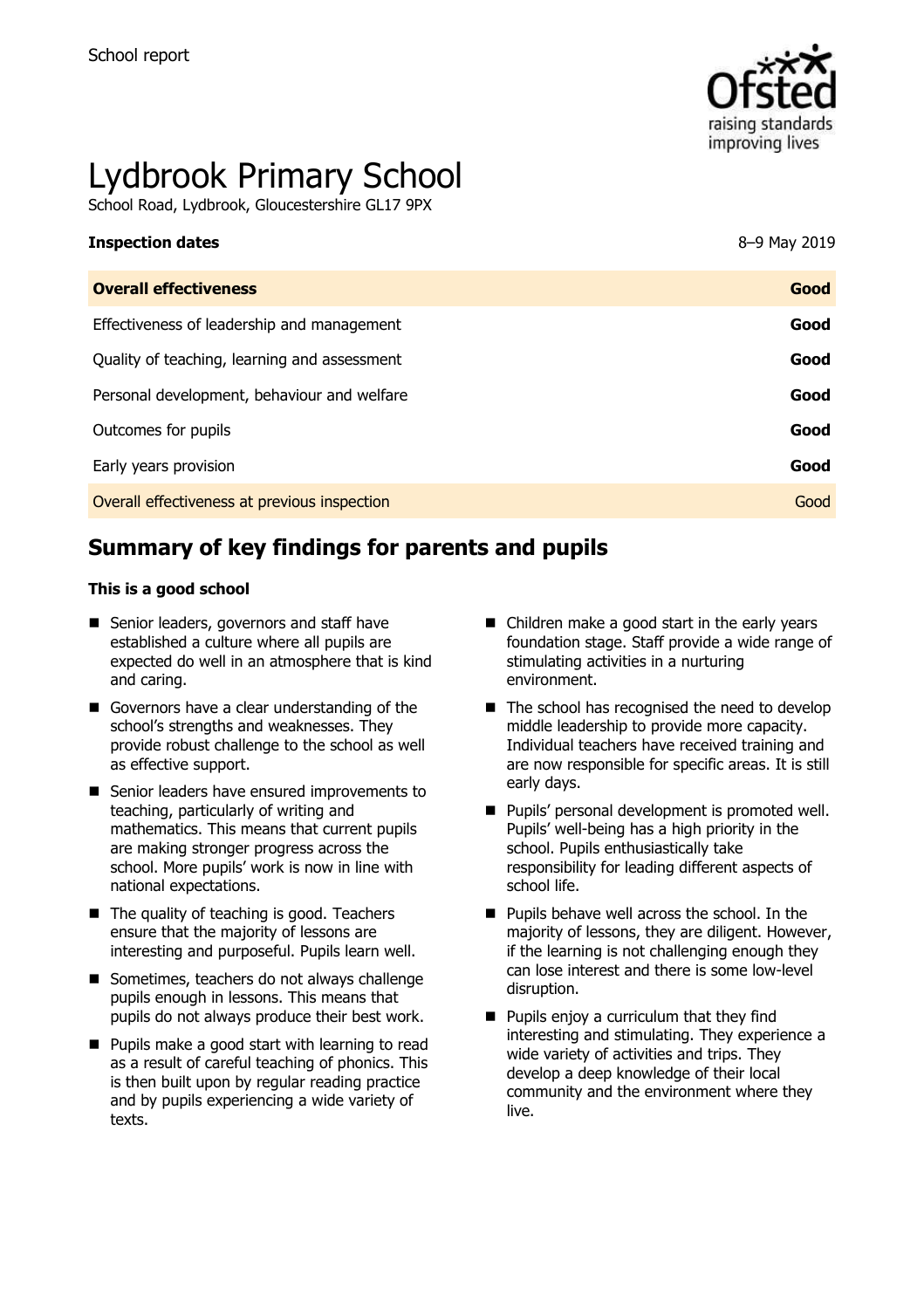

# **Full report**

### **What does the school need to do to improve further?**

- **Further improve the quality of teaching and pupils' outcomes by tackling the** inconsistencies in teachers' challenge and expectations.
- Enhance the roles of middle leaders so that there is more leadership capacity to monitor, evaluate and improve the quality of teaching and pupils' outcomes.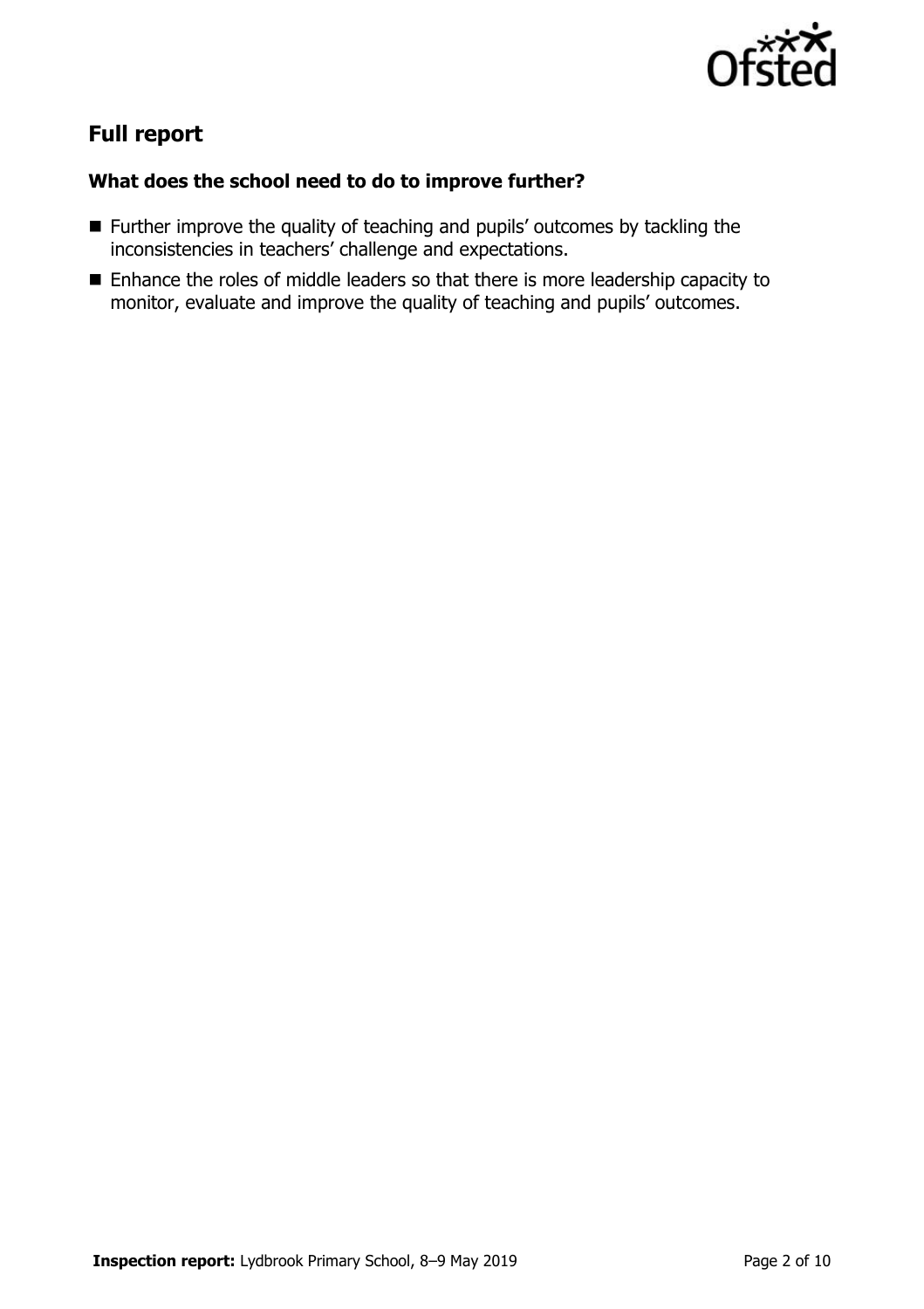

# **Inspection judgements**

#### **Effectiveness of leadership and management Good**

- Senior leaders have taken effective action to address the areas for improvement identified at the previous inspection. They have an accurate view of the school's strengths and areas of improvement. Leaders have developed detailed action plans that have resulted in the improvement in quality of teaching. As a result, more pupils are making better progress across the school.
- School leaders have developed effective relationships with a range of partners and agencies. Leaders are reflective. They use the advice of other professionals such as local authority officers, speech and language therapists and advisory teachers well. This ensures that plans and initiatives are of good quality and informed by current research.
- Leaders are determined that all pupils will achieve whatever their starting point or background. They use performance management, coaching and support to bring about ongoing improvements. They undertake close scrutiny of pupils' progress from their starting points and of pupils' current work in books. These activities identify any pupil who is at risk of underachievement, so that interventions can be put in place.
- Structures to teach key skills in mathematics and writing with more precision and rigour have been adopted. These are working well in the majority of classes and lead to good learning. However, they are not yet consistently effective across the school.
- Recent training has developed the skills of middle managers. They lead specific projects. It is early days. Currently, their expertise is not used enough to develop the quality of teaching and learning. Ensuring consistency across the school is too dependent on the headteacher and the part-time senior leader.
- Leaders use additional funding well. They are very aware of the barriers which disadvantaged pupils face. They have taken good steps to tackle these. They ensure that all pupils have access to extra-curricular opportunities, including after-school clubs. This means these pupils are involved in all aspects of school life and make good progress.
- The curriculum ensures that pupils develop and practise key skills in reading, writing and mathematics well. It also captures pupils' interest through a wide range of topics, visits and activities. Pupils speak with enthusiasm about their recent learning. They talk about how the visits they make stimulate questions for them, and how they find the answers when they are back in school.
- Pupils' spiritual, cultural, social and moral development is developed well. In school, pupils treat each other with respect. They take on responsibilities. They learn a great deal about the Forest of Dean through their work with the local community. They reflect together on global issues and things that concern them.
- Staff and parents are positive about the school. They recognise the recent improvements and the school as a kind and caring community.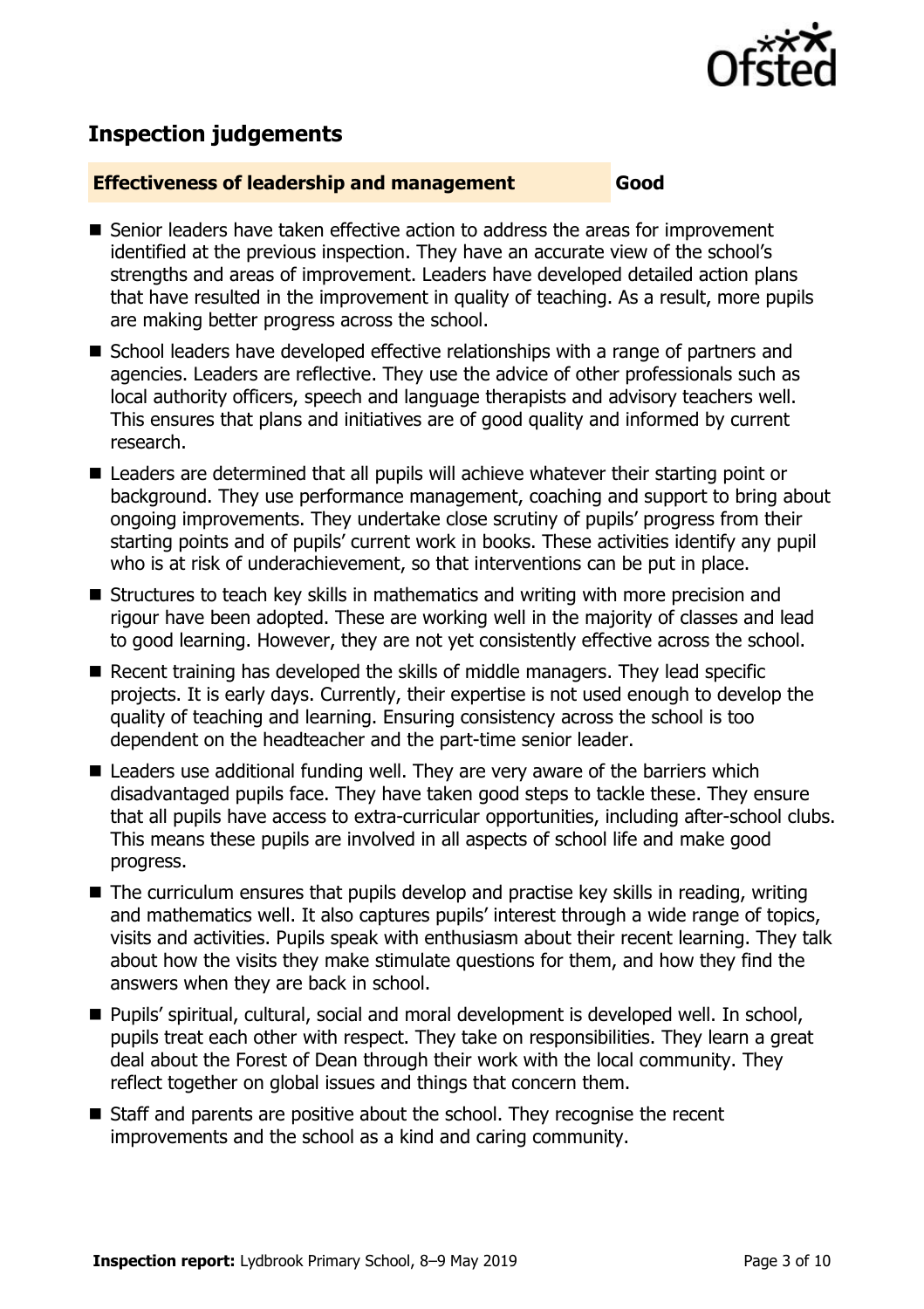

#### **Governance of the school**

- Governors are very knowledgeable. They are passionate that the school will achieve good outcomes for all pupils. Through regular visits and effective meetings, they hold the school to account well. They are reflective about their own practice. They ensure that they have the right skills as a group and the best committee structure to drive things further.
- As governors have detailed knowledge of teaching, learning and outcomes, they stay well informed about recent improvements and their effectiveness. They inject an appropriate sense of urgency into the school's work. They are both supportive and challenging. They help the headteacher to take important decisions in the best interests of the school and hold him to account well.

#### **Safeguarding**

- The arrangements for safeguarding are effective.
- A culture of kindness and care underpins the school's work. Pupils say that they feel safe. Their parents and staff agree. All pupils spoken with during the inspection felt that adults would sort out any concerns they might have.
- Clear policies are in place. The arrangements for staff recruitment, vetting and training are suitable and up to date. The member of the governing body with responsibility for safeguarding has very good knowledge. She is in close contact with the school and carries out regular checks. Some reporting of incidents to governors and the local authority is not carried out effectively. Although staff manage incidents well, this weakens the governing body's oversight.
- **Pupils have a strong understanding of how to stay safe. They are very clear about how** to stay safe online.

#### **Quality of teaching, learning and assessment Good**

- The quality of teaching and learning over time is typically good. Teachers have clear routines and structures. There are very good relationships between adults and pupils. Pupils are diligent, interested and work hard when they are captured by this good teaching.
- The teaching of reading is effective. Young pupils develop their knowledge of sounds well because there is systematic teaching of phonics. They practise their reading regularly. Staff choose books carefully that are at the right level of challenge. Pupils are motivated and interested. Teachers monitor the reading of older pupils carefully and have high expectations. They use high-quality texts in class. Older pupils read a wide range of fiction and non-fiction and can discuss these.
- More precise teaching of writing is developing pupils' skills of grammar, punctation and vocabulary well. In the majority of classes, pupils use these skills effectively in their creative writing or in other areas of the curriculum, such as science or history. Their writing is interesting and accurate. In some classes, pupils do not have enough opportunities to write at length to practise their skills sufficiently.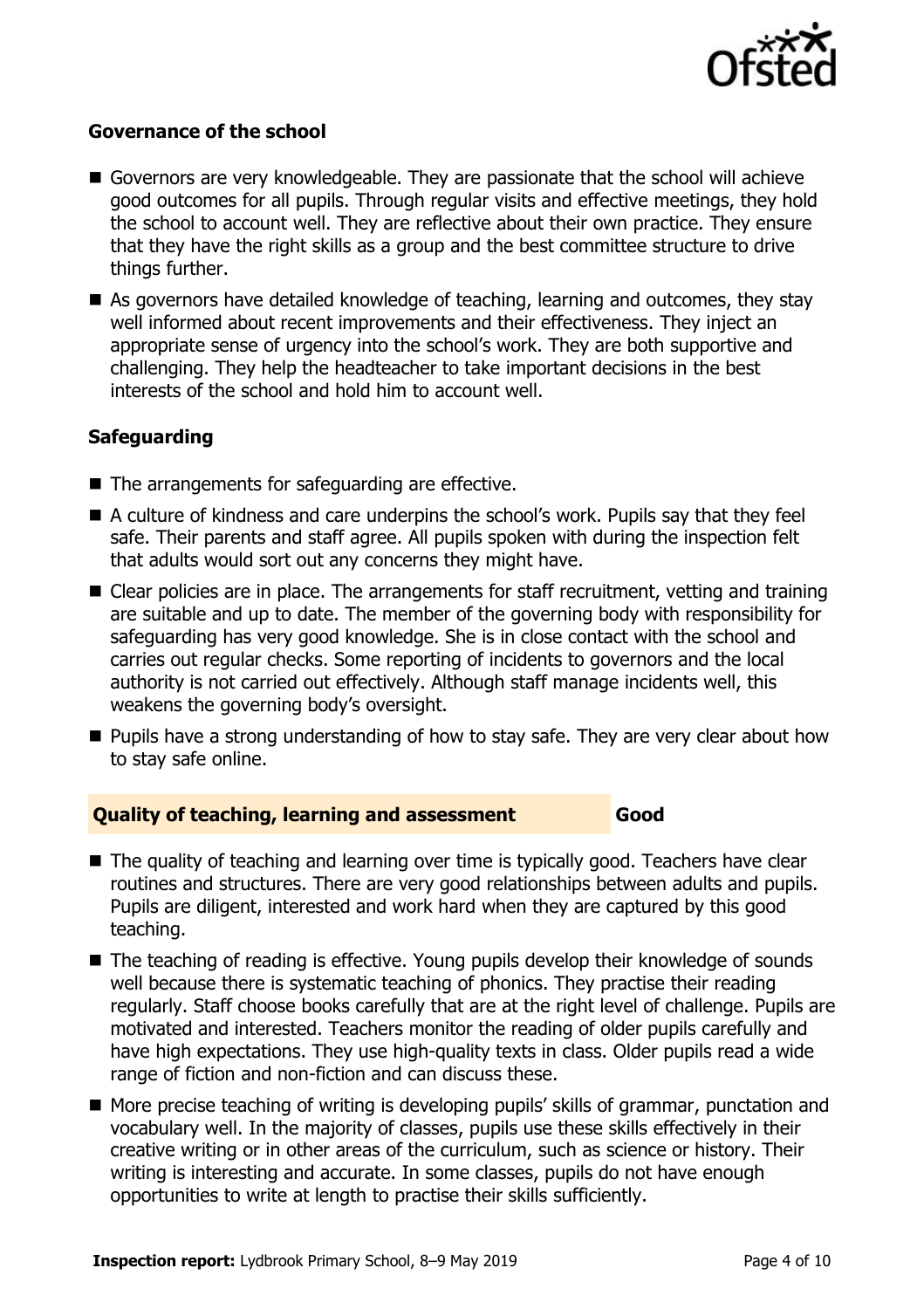

- **Pupils are developing calculation skills in mathematics well through carefully planned** activities and regular practice. Pupils are motivated to do well, and the work is well pitched at the right level. In some classes, not enough pupils are using their skills to problem-solve and reason.
- Teaching assistants provide strong support to pupils who need more help, including those with special educational needs and/or disabilities (SEND). Carefully planned work or interventions mean that these pupils make good progress.
- $\blacksquare$  In the majority of cases, teachers match work well to the needs of pupils. They take good steps to ensure that work is challenging for their age in the mixed-age classes. Sometimes pupils are not challenged enough. This leads to some pupils becoming uninterested and producing little.

#### **Personal development, behaviour and welfare Good**

#### **Personal development and welfare**

- The school's work to promote pupils' personal development and welfare is good.
- **Pupils are confident, reflective and engaging. Generally, they work hard and are proud** of their learning, which they talk about enthusiastically. On occasions, when they are not challenged enough by teachers, presentation in books and attitudes to work become inconsistent.
- Leaders give a high profile to ensuring pupils' well-being. They encourage pupils to be physically heathy. There is a wide range of clubs and activities. Pupils skip regularly in the playground and 'skip to be fit' by recording their score and trying to improve.
- The school has successfully created a climate where talking about things openly is encouraged. Pupils talk through concerns and solve problems together in weekly sessions. Worry-boxes and kindness-boxes are available if pupils do not want to raise things directly. Pupils say that these initiatives help them deal with things and offer them strategies.
- **Pupils have many opportunities to work in the local community and organise events.** They successfully fundraise for their residential trips. Many pupils are members of committees, including the school council and eco council. They are very proud of their school. They work with staff well to make it even better.

#### **Behaviour**

- The behaviour of pupils is good.
- **Pupils behave well around the school. They play well together. Older pupils take** responsibility for younger pupils. Pupils are very respectful of each other and of adults. Behaviour in lessons is generally good, except when teaching is not challenging enough. On these occasions there is some disengagement and low-level disruption.
- Staff know individuals and their families very well. There are strong relationships and staff make sure that everyone feels valued. If a pupil is experiencing difficulties with managing their behaviour, additional support is put in place which is kind and effective.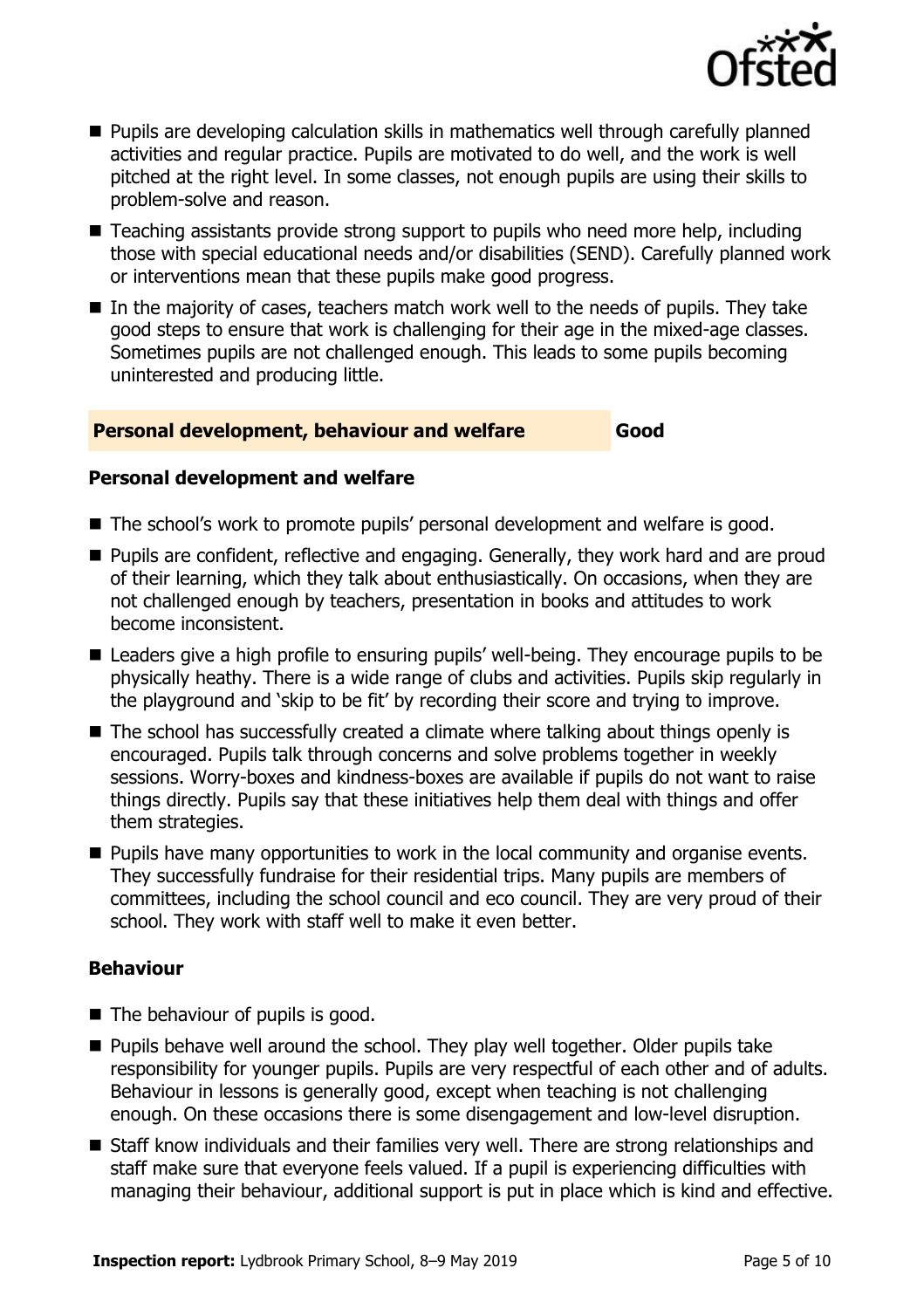

 Pupils' overall attendance is similar to the national average. The school is taking good steps to reduce the proportion of pupils who are persistently absent, which has been above the national average for some time. Leaders carefully track attendance and support and challenge families as appropriate, sometimes working with external agencies.

#### **Outcomes for pupils Good**

- Results of national assessments in 2018, particularly in early years and key stage 1, showed improvements to pupils' attainment. Progress across key stage 2 remained strong. Pupils' work in books shows that leaders' actions to improve the quality of teaching in writing and mathematics are having a positive impact to raise attainment further. Pupils are developing into confident mathematicians. Their writing has improved so that they write creatively and with greater precision. More pupils are working at age-related expectations or at greater depth in key stage 2 than has been the case in previous years. Pupils are well prepared for the next steps in their education.
- In 2018, the proportion of pupils who met the expected standard in phonics was above the national average. Pupils develop good skills and use their knowledge of sounds to decode effectively. Older pupils are keen readers who read widely.
- Pupils' attainment at the end of key stage 1 in 2018 was broadly average. Many of these pupils were functioning below national expectations when they entered the school. This demonstrates good progress. The school's key stage 1 results have fluctuated in the past. Evidence in books and the school's data show that progress of pupils is being maintained more consistently. More pupils are working at the nationally expected levels or greater depth.
- **Progress across key stage 2 has been consistent so that pupils build on their key stage** 1 learning well. The attainment of pupils, however, has frequently been lower than the national average. Effective action by leaders has improved the quality of teaching across key stage 2. The school's own data and work in books, particularly those of Year 6 pupils, show that pupils are on track to make good progress and more pupils are working at nationally expected levels.
- **Pupils with SEND, including those with complex needs, are making good progress.** They are developing their basic skills as a result of careful and precise teaching. They develop their wider knowledge and understanding well. Their confidence and selfesteem grow.
- Disadvantaged pupils do at least as well as their peers in the school. As with other cohorts in the school, more disadvantaged pupils than previously are working at levels expected nationally.
- Pupils gain appropriate skills, knowledge and understanding in a range of other subjects. They are stimulated by interesting topics, for example in history and geography. Frequently their studies result in pupils producing memorable events or presentations of their learning. For example, pupils become very knowledge about their particular heritage of growing up in the forest community. They have presented their learning, including dialect poems, to the local historical association. They have also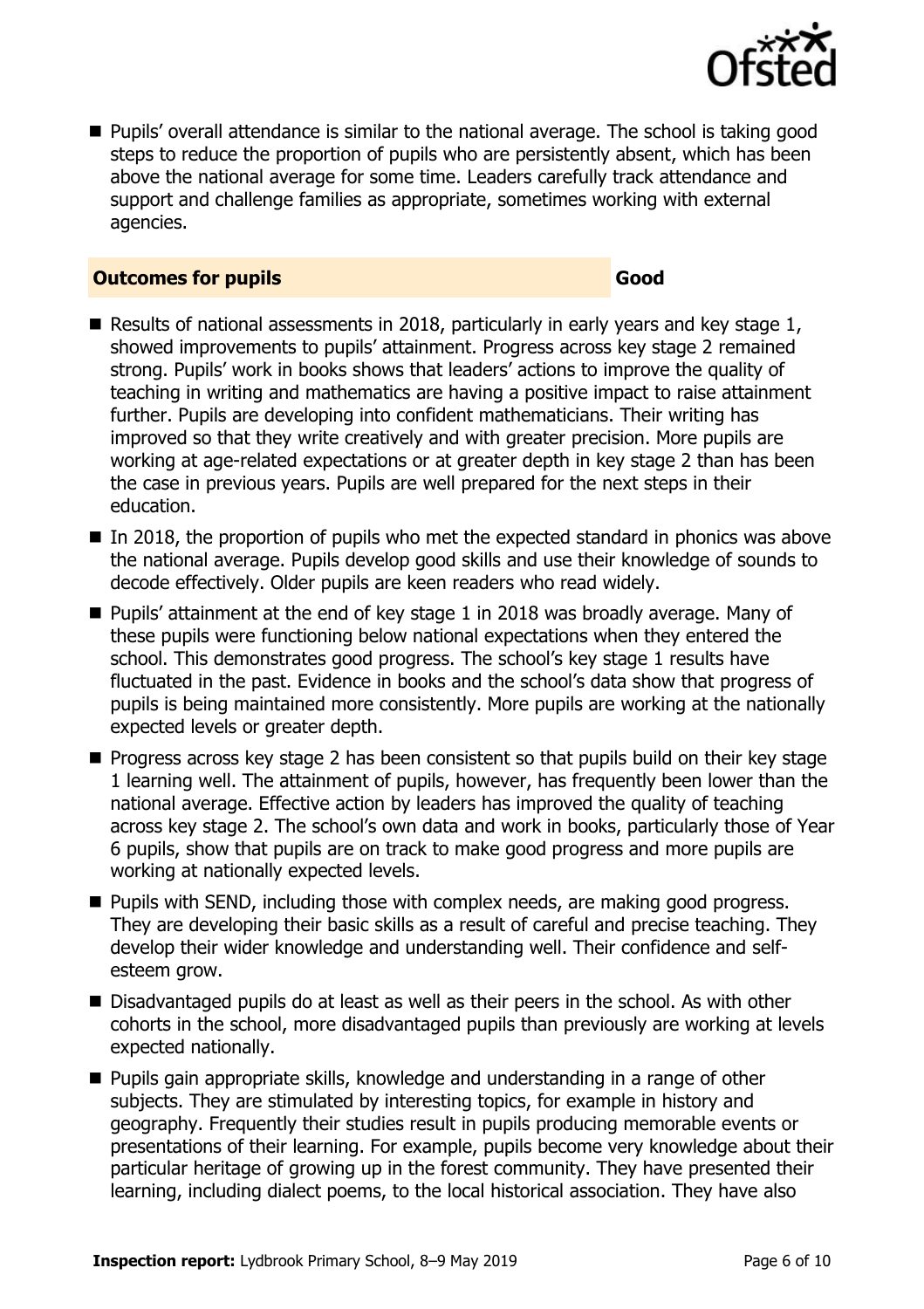

researched the particular contribution of foresters in the First World War. This was a feature at their Remembrance events.

#### **Early years provision Good Good**

- The early years is well led. The early years leader knows the strengths and areas of development well. She is very clear about the priorities to improve children's learning and ensures that these are in place. This means that children are making good progress from their starting points.
- The majority of pupils enter with starting points lower than expected. Through experiencing high-quality teaching, children make strong progress. Year on year, more pupils leave the provision achieving a good level of development. The majority of children currently attending the provision are on track to achieve the standards expected for their age. They are well prepared for Year 1.
- $\blacksquare$  The high quality of teaching and learning is underpinned by clear routines, interesting activities and specific interventions. All of these take place in an environment that is kind and caring. Children are stimulated to learn.
- Staff are very clear about what skills they must develop to ensure that children learn effectively. They are aware that many children arrive with poor vocabulary and finemotor skills. Carefully planned adult-led activities give children specific practice and new skills. The stimulating environment then offers opportunities for the children to build on their skills. A 'vocabulary tree' captures the words from high-quality text. A curiosity box encourages children to ask questions. Children develop their fine-motor skills through punching holes in card, cutting with scissors and a range of exciting writing and recording activities.
- Children's behaviour and attitudes to learning are good. They are motivated because of the interesting activities. Children develop the confidence to explore activities inside and outside. Adults model a calm and kind approach. Children respond to this. They play well together and care for each other.
- Staff follow safeguarding procedures and policies that are applicable to the whole school. They establish and maintain good relationships with parents and help them to develop their child's learning further at home.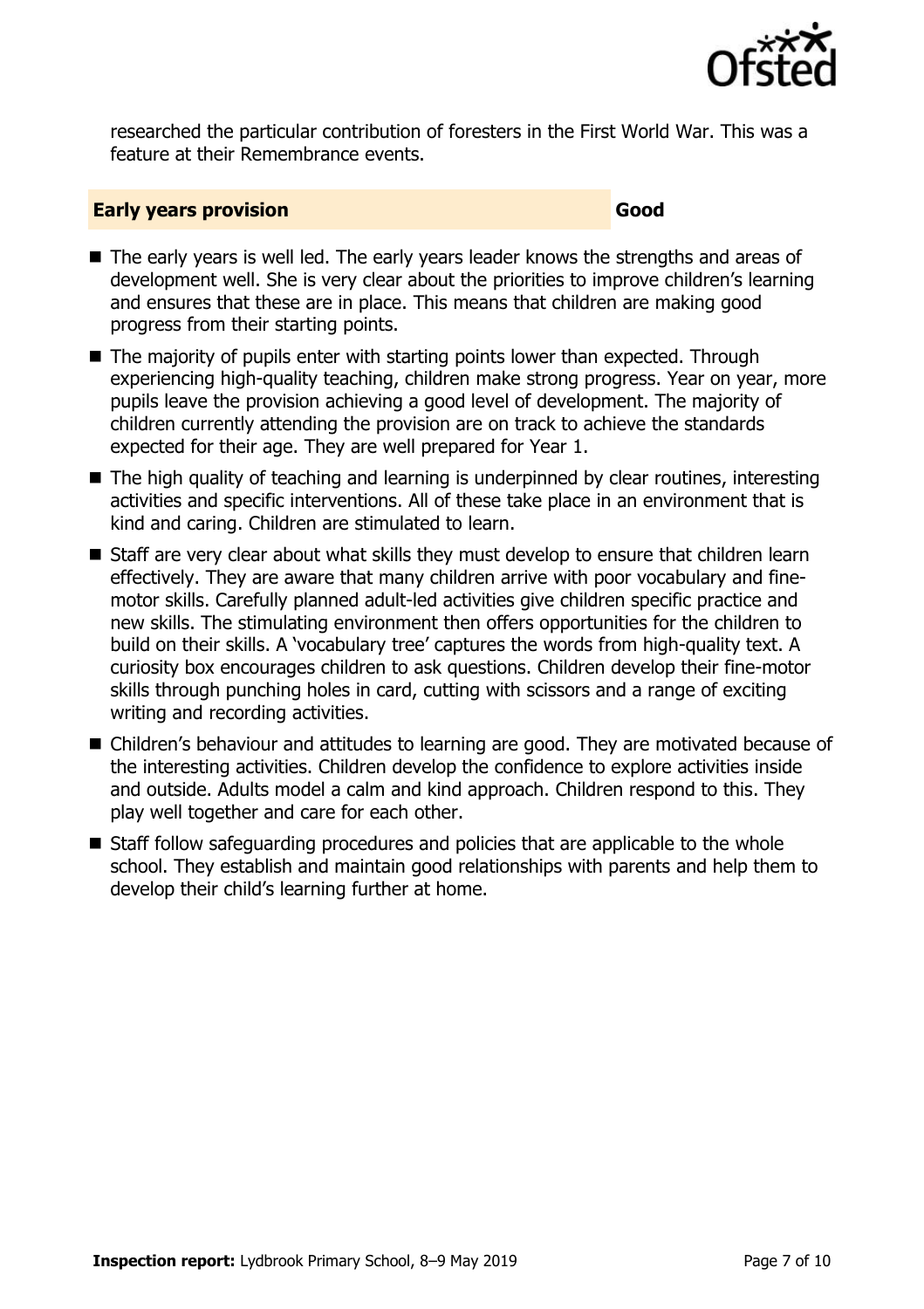

# **School details**

| Unique reference number | 115531          |
|-------------------------|-----------------|
| Local authority         | Gloucestershire |
| Inspection number       | 10054376        |

This inspection of the school was carried out under section 5 of the Education Act 2005.

| Type of school                      | Primary                     |
|-------------------------------------|-----------------------------|
| School category                     | Maintained                  |
| Age range of pupils                 | 2 to 11                     |
| <b>Gender of pupils</b>             | Mixed                       |
| Number of pupils on the school roll | 137                         |
| Appropriate authority               | The governing body          |
| Chair                               | <b>Tammy Roberts</b>        |
| <b>Headteacher</b>                  | Simon Lusted                |
| Telephone number                    | 01594 860344                |
| Website                             | www.lydbrook.gloucs.sch.uk  |
| <b>Email address</b>                | head@lydbrook.gloucs.sch.uk |
| Date of previous inspection         | 22-23 January 2014          |

### **Information about this school**

- The school is a smaller than average-sized primary school in a rural setting.
- The school was last inspected by Ofsted under section 5 in January 2014. Ofsted carried out a short inspection in March 2017.
- Since the previous inspection the deputy headteacher role has changed. She now works part-time as a senior leader to improve teaching and learning
- The proportion of pupils eligible for pupil premium funding is similar to the national average, as is the proportion of pupils who receive SEND support.
- There is a before- and after-school club that operates on the school site. These are managed by the school's governing body.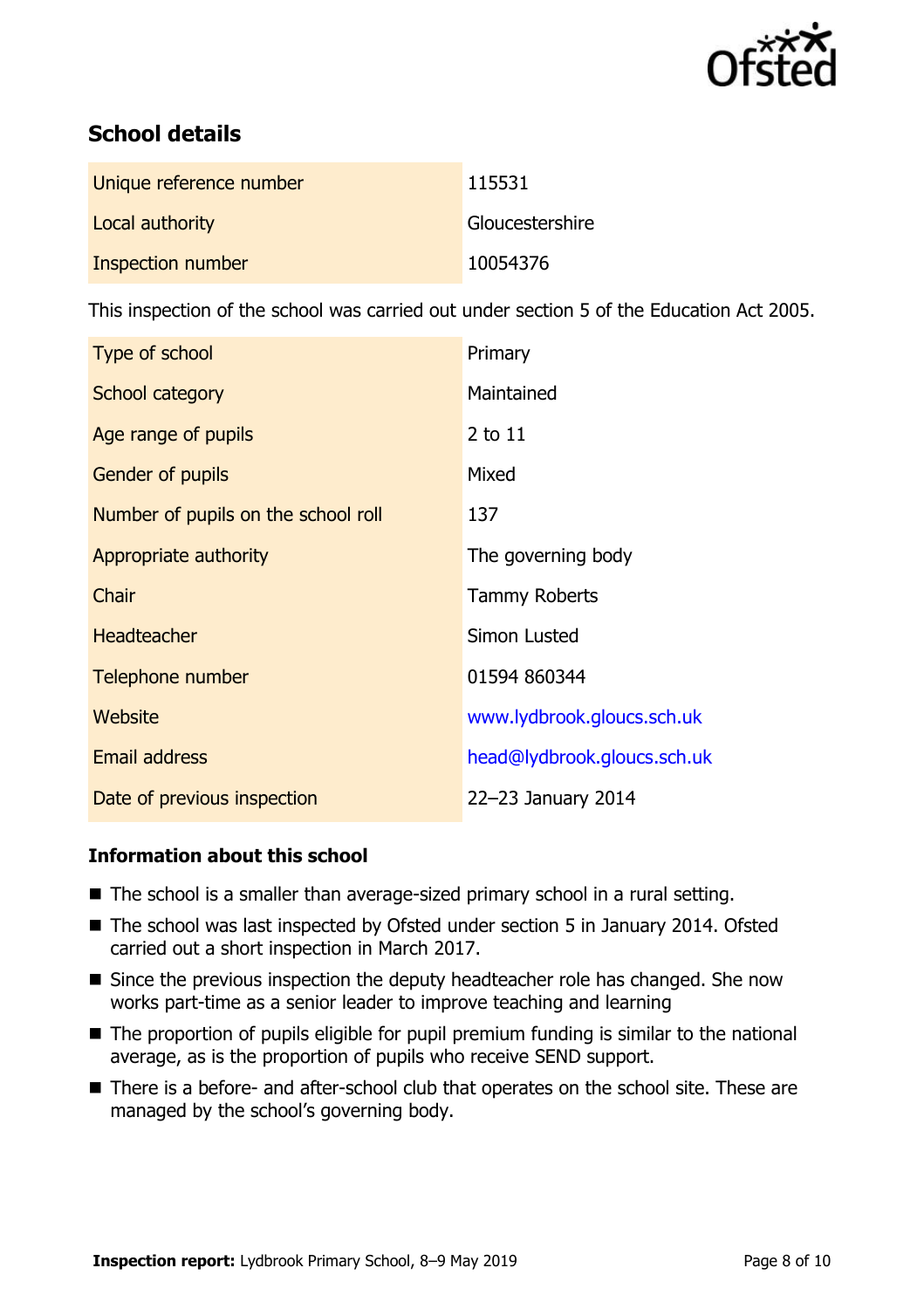

# **Information about this inspection**

- Inspectors, together with the headteacher and the school's senior leader for teaching and learning, observed learning in all classes.
- Inspectors met with middle leaders, members of the governing body and a representative from the local authority.
- Inspectors looked at a range of documents, including the school's self-evaluation and improvement plans. They examined information on pupils' current progress and scrutinised the school's safeguarding procedures.
- Inspectors took account of the 14 responses to the staff survey, the 27 responses to Parent View, Ofsted's online questionnaire, and the 17 written comments that were submitted.
- Inspectors observed pupils at work and at play. They listened to pupils read and talked to them about school life. They met representatives of the school council and of the eco, fundraising and well-being committees.

#### **Inspection team**

Stephen McShane, lead inspector Her Majesty's Inspector

**Julie Fox Districts Ofsted Inspector**